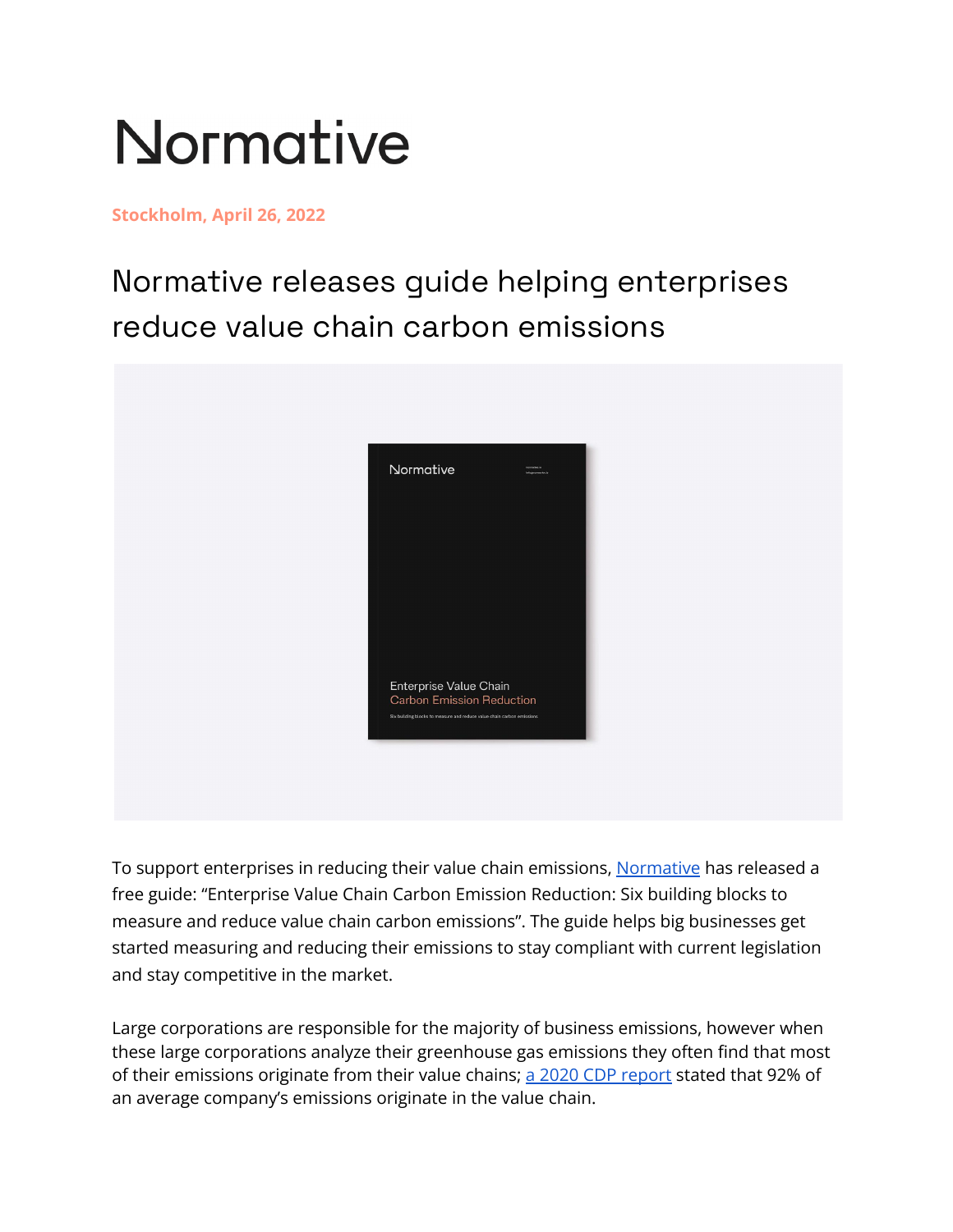A company's value chain includes both upstream emissions from the supply chain – the smaller businesses that provide the services, products, and resources that go into the company's end products – as well as downstream emissions from product use and disposal.

"We know that many businesses want to do the right thing and reduce their carbon emissions. Value chain emissions are extremely complex to measure and reduce, but businesses that manage it will see the greatest overall impact on carbon reduction. With this guide, we want to make carbon accounting accessible to enterprises worldwide." explains Kristian Rönn, CEO and co-founder of Normative, the world's first carbon accounting engine.

The guide provides a roadmap for businesses to engage their value chains in carbon reduction, with a focus on practicality and pragmatism.

- **1. Getting Everyone to Net-Zero.** Normative co-founder Kristian Rönn explains what value chain engagement is and why it's crucial for meeting climate targets.
- **2. The Paris Agreement and climate targets**. What the Paris Agreement commits us to, how carbon emissions are counted, and why value chain emissions are significant.
- **3. Why now?** How value chain carbon reduction enables you to make necessary progress on climate change, keep up with regulations and stakeholder pressure, and attract customers and employees.
- **4. Get started.** Key steps to getting started: 1. Get support 2. Measure. 3. Plan. 4. Follow up.
- **5. Engage your suppliers.** A practical step-by-step guide.
- **6. Key takeaways.** A summary.

The latest IPCC report states that unless immediate and drastic emissions reductions measures are taken across all sectors, limiting global warming to 1.5°C will be impossible.

Reporting and reducing emissions is not only a business opportunity for enterprises, but the legislation is clear. In the EU large businesses are required by the NFDR legislation to measure and report on their emissions. The NFDR is set to be replaced by the [CSRD,](https://normative.io/insight/csrd-explained/) which establishes stricter reporting standards and applies to almost five times as many businesses. Moreover, under the [SFDR,](https://normative.io/insight/sfdr-explained/) financial market participants must report on the emissions associated with their investments. In the UK, **[SECR](https://normative.io/insight/secr-explained/)** imposes reporting obligations similar to the CSRD, and in the US a new [legislation](https://normative.io/insight/sec-proposal/) was recently proposed by the SEC that would introduce new requirements to disclose emissions for publicly traded businesses.

Normative is the world's first emission accounting engine, helping businesses calculate their entire climate footprint and reduce their greenhouse gas emissions. Normative sets a